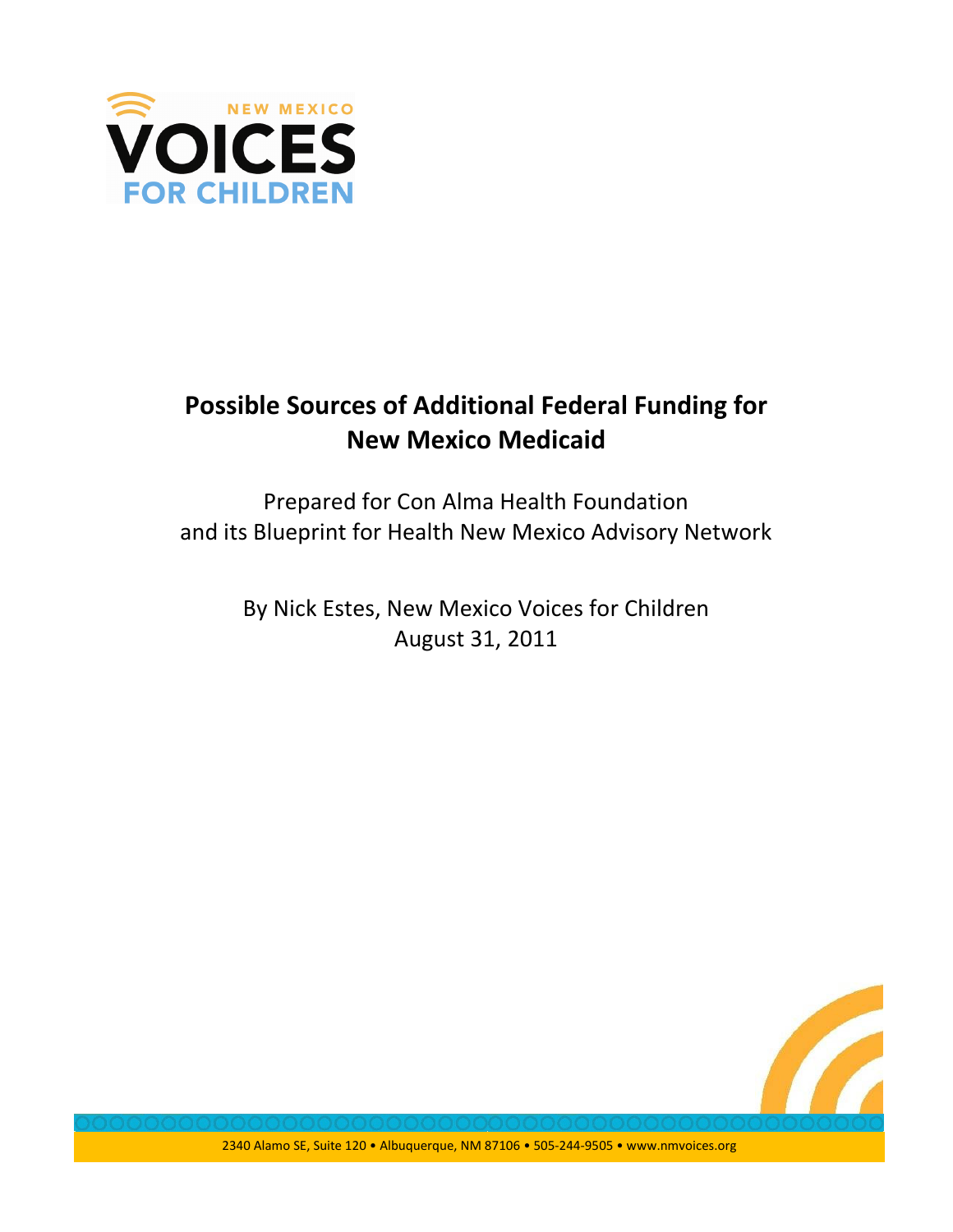# Possible Sources of Additional Federal Funding for New Mexico **Medicaid**

By Nick Estes, New Mexico Voices for Children August 31, 2011

# Introduction and Executive Summary

 There are a number of steps New Mexico should investigate and consider to increase the federal funds available to the state to maximize its Medicaid program. This paper covers a list of possibilities, but each would have to be carefully evaluated for financial, administrative, and political feasibility:

- 1. Seek a Tier 2 Medicaid performance bonus under CHIPRA.
- 2. Explore enacting provider assessments to be matched with federal funds
- 3. Seek to maximize Certified public expenditures and intergovernmental transfers

# **Discussion**

#### 1. Seek a Tier 2 Medicaid Performance Bonus under CHIPRA

The Children's Health Insurance Program Reauthorization Act of 2009 (CHIPRA) included a provision designed to encourage states to make every effort to enroll eligible children in Medicaid. Section 104 provides that states may receive a once-per-year "performance bonus" if they adopt at least five of the eight specified enrollment streamlining mechanisms (which New Mexico has done) and their enrollment exceeds certain targets. The targets are based on children's enrollment in Medicaid in 2007, adjusted each year by the state's population growth plus an enrollment growth factor specified in CHIPRA that started at 4 percent but is declining to 2 percent per year. If the state exceeds its target in a year, the state gets a "Tier 1" bonus payment equal to 15 percent of the state's cost per child in Medicaid multiplied by the number of enrolled children over the target. For every child enrolled over 110 percent of the target, the state gets a "Tier 2" bonus equal to 62.5 percent of the state cost per child.

New Mexico won a performance bonus in each of the first two years after CHIPRA's passage: federal fiscal years (ending September 20) 2009 and 2010. The bonus awards were \$5.1 million and \$8.5 million, respectively. This year (FFY 2011) the state is on track to receive a Tier 2 bonus because it looks likely that children's enrollment will exceed 110 percent of the target. The same could happen next year (FFY 2012) if HSD makes a strong push to enroll more children. Techniques that could help with such an effort are the subject of a companion paper.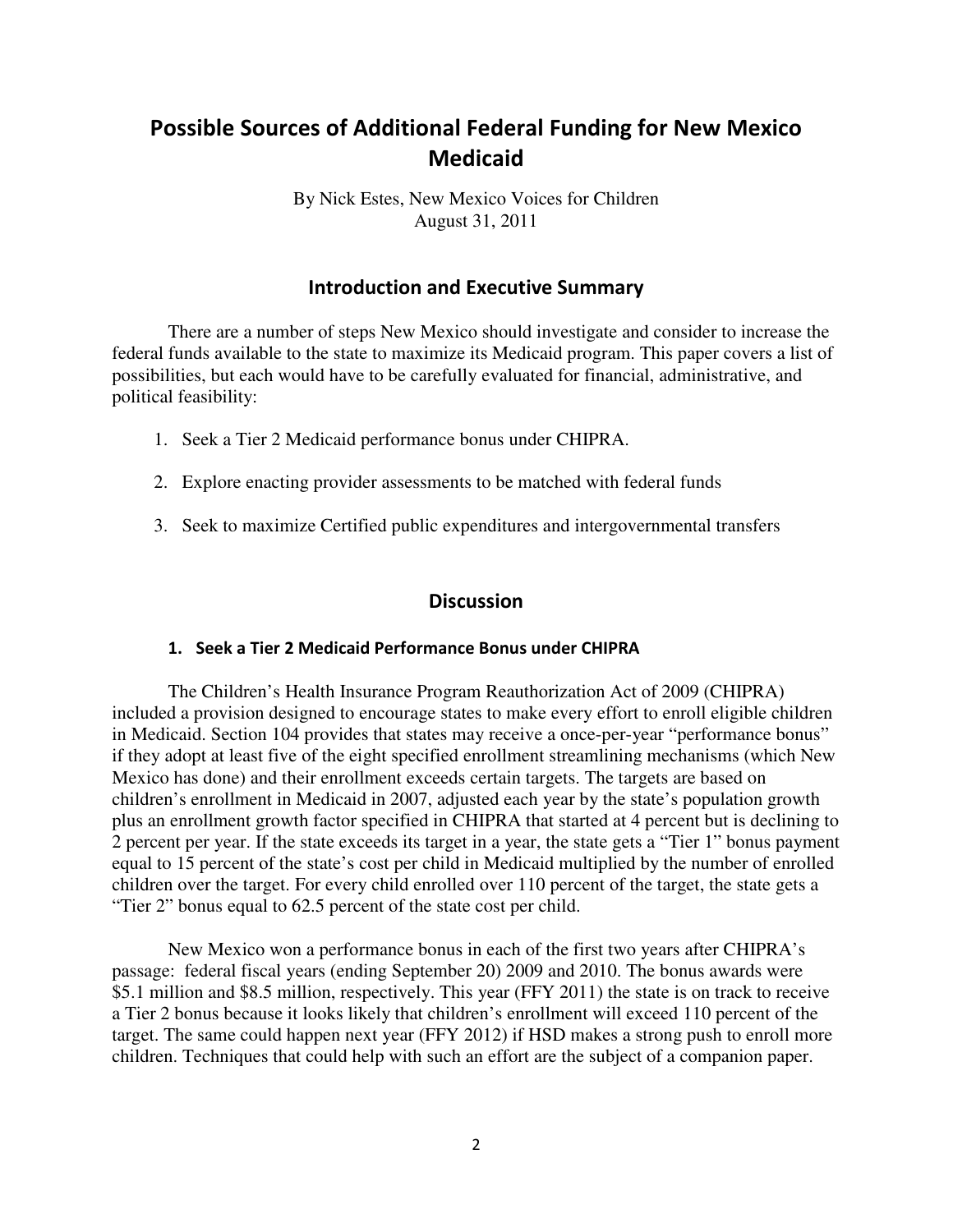### 2. Explore Provider Assessments to be Matched with Federal Funds

 New Mexico is one of only four states that currently does not have any type of "provider assessment" or "provider tax" on the books.<sup>1</sup> Provider assessments are fees or taxes imposed on Medicaid health care providers (such as hospitals or nursing homes), including managed care organizations that enroll Medicaid patients. These assessments are expressly permitted under federal law, although there are detailed limitations imposed by statute. These arrangements (called "health care-related taxes" in federal law) are covered under 24 USC 1396b(w), enacted in 1991, together with regulations at 42 CFR 433.68. The fee must be imposed by state legislation. The fee can be used to increase the state's contribution to Medicaid funding, which is approximately 30 percent in New Mexico. As with any other state Medicaid spending, the federal government will match the fee with another 70 percent in Medicaid funding, meaning total Medicaid spending could be increased by about three times the amount of the provider fee.

If the appropriate CMS (U.S. Centers for Medicare and Medicaid Services) rules are followed, it is possible to use some or all of these new total funds in Medicaid reimbursements so that most of the providers who paid the fees come out financially as well or better than if there had been no fee assessed.<sup>2</sup> The law provides a "safe harbor" for health care-related taxes that do not exceed 6 percent of a provider's net operating revenues. Usually the providers themselves support the imposition of the fee because it increases the amount of federal funds available for the state's Medicaid program, from which they derive significant portions of their operating income.

 Under federal law, provider fees may be assessed on providers in one or more of the following major categories (and some other smaller categories that are omitted):

Inpatient hospital services

Outpatient hospital services

Nursing facility services

Intermediate care facility services for the mentally retarded (ICF/MR)

Physician services

Home health care services

Outpatient prescription drugs

Managed care organizations (including HMOs and preferred provider organizations)

Ambulatory surgical centers (only the facilities' services, not the surgeries performed in them)

Dental services

Of the 46 states that have provider fees or taxes, 34 states assess hospitals,  $3\frac{3}{4}$  states have ICF/MR fees, 38 states have nursing facility fees, 11 states assess managed care organizations, and 15 states assess other provider categories, such as pharmacies.<sup>4</sup>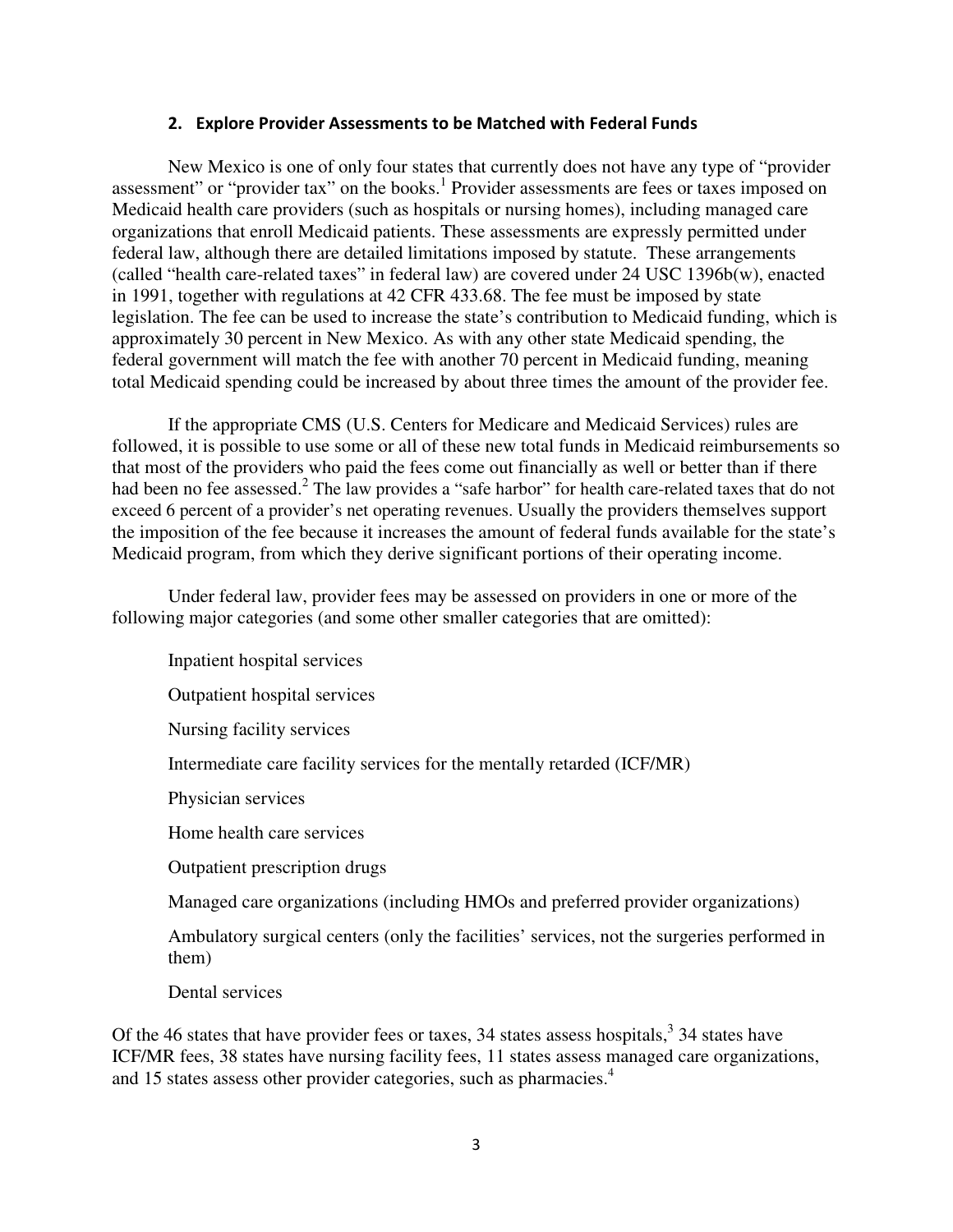A major provider assessment was recently imposed in Colorado on hospitals with the support of the hospital association.<sup>5</sup> It has generated sufficient federal funds to expand the state's Medicaid program to cover most low-income adults. The program is expected to bring in several hundred million new federal dollars each year, at almost no cost to Colorado taxpaying entities.

As mentioned, because of the federal funds that can be leveraged, almost all the states have provider fee programs covering one or more types of providers, with hospitals and nursing homes being the most common. Without designing a specific program, it is impossible to say how much extra federal money could be derived by adopting a provider assessment against specified providers in New Mexico. But it would likely be in the tens and possibly hundreds of millions of dollars. Both President Obama and congressional leaders have talked about possible limits to provider taxes, but there has not been any public discussion of forbidding them altogether.<sup>6</sup> If further federal budget negotiations in fact limit the use of this technique, state officials and advocates could explore whether it was still worth fashioning a program here. My prediction is that there will still be significant possibilities.

 A variation on this idea was proposed by NM Voices for Children to the Legislature last year: to restore the gross receipts tax to payments by Medicaid to the seven Medicaid managed care organizations. Currently they pay only the state's insurance premiums tax of 4 percent and are exempt, along with all other insurance companies, from any other tax except the property tax. This would technically not be a "provider tax" because the gross receipts tax is not limited to health care providers, hence it would not be subject to the detailed federal rules. In this case, it would be possible for the New Mexico Human Services Department (NM HSD) to simply to repay the MCOs for the cost of the gross receipts tax as a reimbursable expense. The federal government would then pay 70 percent of the total amount of the reimbursed gross receipts tax, and this money could be used to pay the state's share of a Medicaid expansion.

 CMS has informally indicated that they do not favor this approach, feeling that it circumvents the limitations on provider taxes imposed by statute in 1991. However, the government has not adopted a rule prohibiting this technique, and CMS is regularly reimbursing four other states (CA, MI, OH, and PA) that have imposed a general tax of this nature on Medicaid MCOs, thereby drawing down considerable extra federal funds. During the last legislative session NM Voices estimated that the Medicaid program would get at least an extra \$130 million in new federal funds for state and local governments if New Mexico adopted this approach.

# 3. Seek to Maximize Certified Public Expenditures and Intergovernmental Transfers

To the extent that local bodies are funding health care services for Medicaid beneficiaries that may not be covered by Medicaid reimbursements by NM HSD, the local bodies could transfer such funds to the state, which could use them to generate the current 30:70 federal Medicaid match for New Mexico. NM HSD could find legitimate ways to return those funds to the local governments that made the transfer and that are providing the medical services.

Health care-related expenditures incurred by state or local governments on behalf of individuals enrolled in Medicaid (that is, expenditures not paid by the state's Medicaid agency)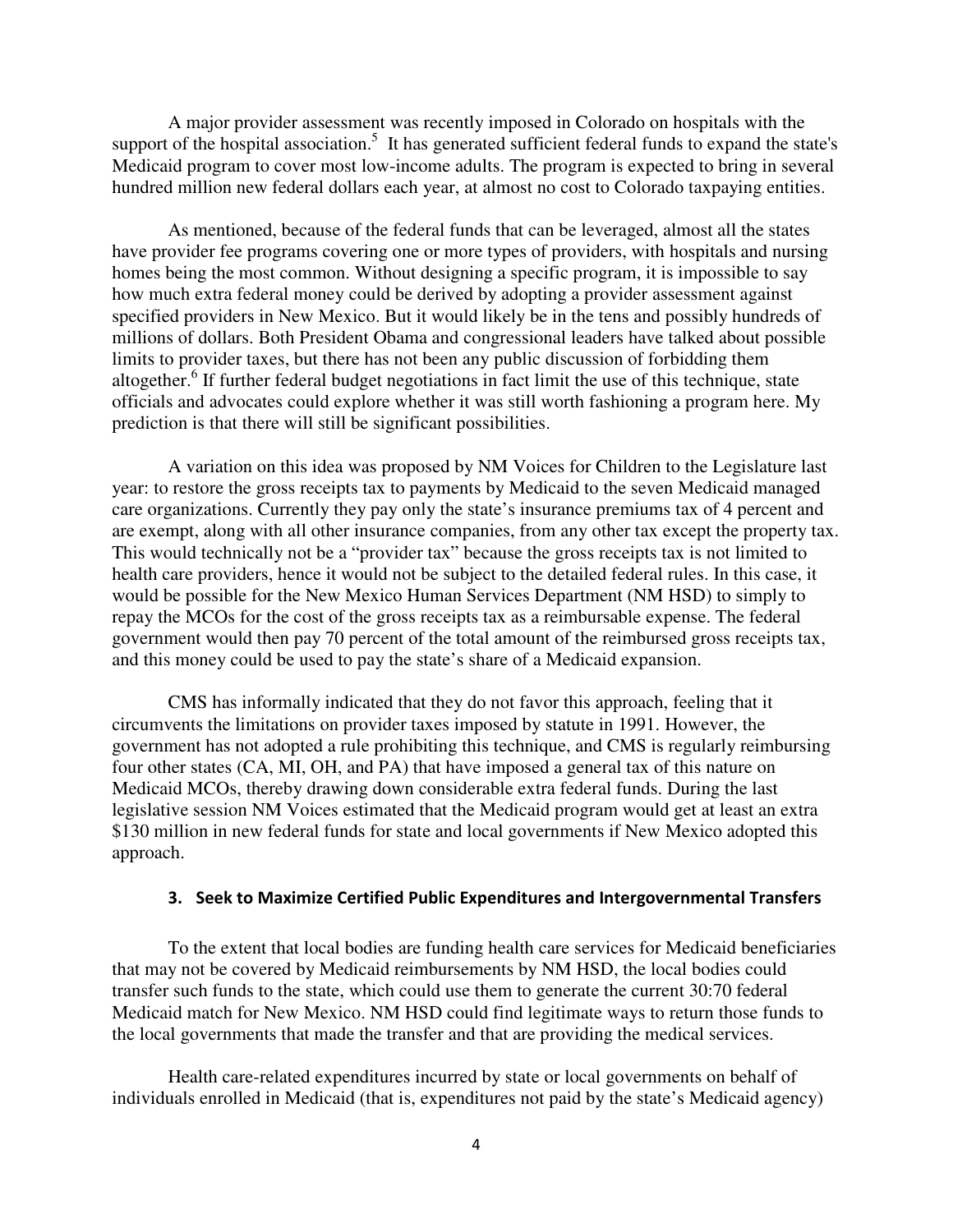are permitted to either be transferred to the state as intergovernmental transfers or "certified" to the state, entitling the state to reimbursement in the amount of the federal Medicaid share (42 USC 1396b(w)( $6$ )(A), 42 CFR 433.51)<sup>7</sup>. Under these provisions, the state may be able to claim credit towards the state Medicaid share for expenditures not currently being counted. For example, these might include county hospitals' depreciation expense, allowable indirect cost or overhead, and allowable Medicaid share of charity care. In the case of cash intergovernmental transfers, NM HSD could find legitimate ways to return those funds to the local governments that made the transfer and are providing the medical services. This is an administrative matter and does not require action by the state Legislature.

NM HSD has certainly made an effort to identify these elements and get credit for them with CMS. But further efforts may be justified to search all state and local health care spending to identify non-Medicaid programs that now pay with state funds for goods or services that could qualify for Medicaid reimbursement. This is a highly technical area, of course, but has paid off in many states.<sup>8</sup>

# Conclusion: Opportunities for New Mexico

 This paper lists three areas in which New Mexico officials and Medicaid advocates should carefully explore the possibility of obtaining additional federal Medicaid matching funds under existing federal law. First, New Mexico should qualify for a Tier 2 Performance Bonus this federal fiscal year. In FFY 2012, we should try even harder to enroll more children eligible for Medicaid, so as to obtain the highest bonus rate possible. Second, 46 other states use some form of provider assessments to maximize federal matching dollars, yet New Mexico does not. New Mexico should explore this thoroughly because we may well be missing out on federal funds that are available with no net state matching requirement. Finally, the same thing may be true of intergovernmental transfers and certified public expenditures. These deserve a very close look to see if further funds might be available through state administrative action.

There are many more children in New Mexico who are eligible for Medicaid and whose health would greatly benefit by their enrollment. But a state match is required. These techniques could help generate the state funds we need to insure all the state's children.

# Endnotes

 $\overline{a}$ 

<sup>&</sup>lt;sup>1</sup> National Council of State Legislatures (NCSL), "Health Care Provider and Industry Taxes and Fees" (February 2011, updated August 2011), posted at: http://www.ncsl.org/default.aspx?tabid=14359. The other states that have no provider taxes or fees are Alaska, Hawaii, and Wyoming. See also, Kaiser Commission on Medicaid and the Uninsured, "Medicaid Financing Issues: Provider Taxes" (April 2011), posted at: http://www.kff.org/medicaid/upload/8193.pdf.

 $2^{2}$  In order to be able to match the revenues from a health care-related tax:

<sup>•</sup> The tax must be "broad-based" (applied to all health care facilities in a specified class, like nursing homes).

<sup>•</sup> The tax must be uniformly imposed throughout the jurisdiction;